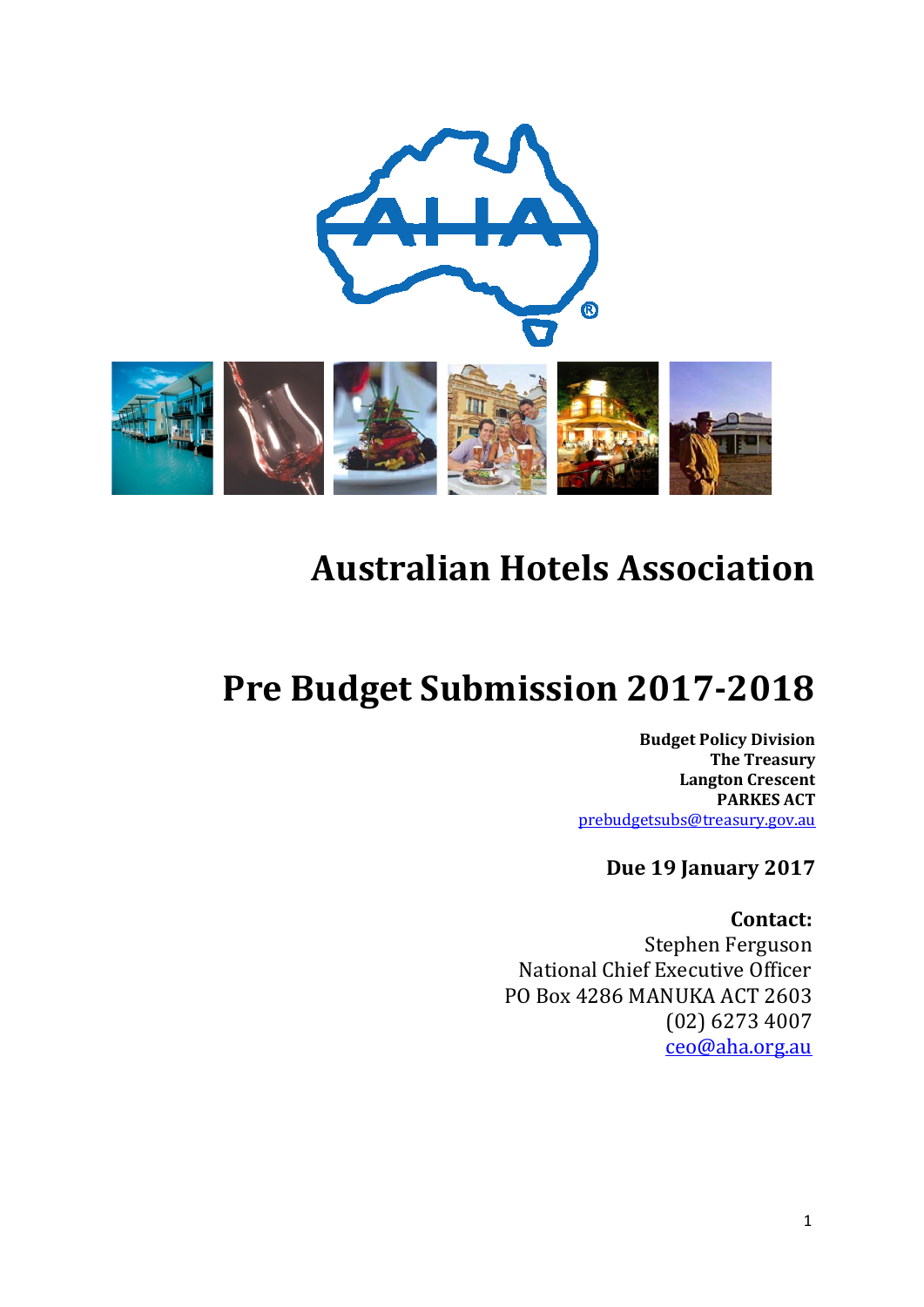# **1 ABOUT AHA**

The Australian Hotels Association (AHA) is an organisation of employers in the hotel and hospitality industry registered under the *Fair Work (Registered Organisations) Act 2009.* Its diverse membership of more than 5,000 licensed hotel businesses includes pub-style hotels plus three, four and five-star international accommodation hotels located in each state and territory. The size and scope of the Australian hotel industry includes:

- Over 5,000 businesses
- Generating over \$12,000,000,000 economic benefit
- Providing over 270,000 jobs
- Supporting over 50,000 community group

The AHA believes the goals of the federal budget should include:

- Taxes that are lower, simpler, and fairer
- Stimulates the Australian economy
- Address the inequities between the "digital" and "bricks and mortar" economies
- Increases social inclusion and improving living standards through workforce participation

AHA notes that Tourism Accommodation Australia (TAA) has lodged a Pre-Budget submission. TAA is a division of the AHA and the AHA supports the TAA submission.

## **2 ENERGY EFFICIENCY AND SECURITY**

Energy is one of the most important inputs for hoteliers, significantly affecting the price of electricity, laundry and repairs. The hotel industry requires access to secure and affordable energy every hour of every day.

Without energy affordability and reliability, operating margins diminish and operating conditions become more precarious. Energy affordability and reliability is fundamental to achieving sustainable investment, employment and productivity growth in the hotel sector.

Retail electricity prices for hotel operators have increased substantially in the last decade, Domestic gas prices have risen considerably as gas supplies available for domestic consumption have tightened. Energy security has decreased as reliance on the National Electricity Market (NEM) has fallen.

Ahead of the Commonwealth Government's 2017 Review of climate change policies, it is important that Government acknowledges that policies to reduce emissions should complement policies aimed at increasing energy affordability and reliability.

AHA supports the work of the COAG Energy Council in reforming the NEM to support energy security, affordability and reliability. In setting complementary energy and emissions reductions policies in the national interest, AHA recommends that the Government remain cognisant that investment, employment and productivity growth are equally in the national interest.

```
The AHA recommends the Government:
```

```
• Introduces no new taxes, levies or charges that increase the cost of energy
```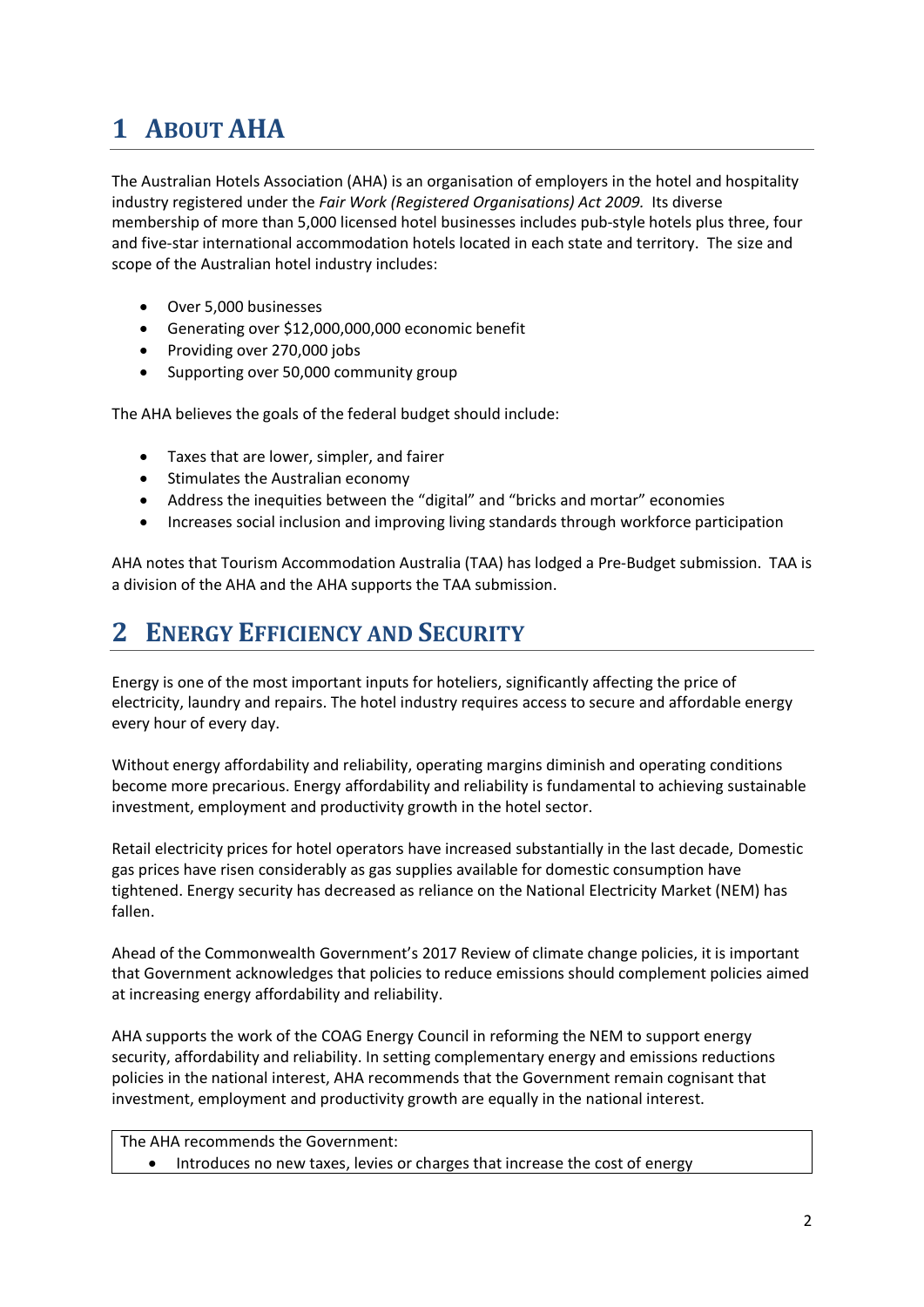- Implements policies aimed at decreasing the cost of energy
- Ensures the secure supply of energy

# **3 ENTERPRISE TAX PLAN**

The AHA supports the Government's progressive reduction in the corporate tax rate to 25 per cent by the 2026-27 financial year. The progressive reduction in the corporate tax rate will cost \$2.65 billion over the forward estimates to 2019-20.

| Year                    | 2016-17      | 2017-18      | 2018-19      | 2019-20      |
|-------------------------|--------------|--------------|--------------|--------------|
| <b>Financial Impact</b> | -400 million | -500 million | -800 million | -950 million |

Business investment results in greater, more efficient economic output. Because it increases business revenues, profits, taxes, employment and ultimately wages, business investment is central to economic growth and prosperity. It is widely recognised that an internationally competitive corporate tax rate is one of the most direct and effective policy levers for incentivising business investment across the whole economy.

Australia has a comparatively high corporate tax rate that is internationally uncompetitive and discourages international investment. Australia's corporate tax rate of 30 per cent is one third higher than the Asia average of 22 per cent.

The AHA recommends that the Government proceed with the entirety of its Enterprise Tax Plan to reduce the corporate rate of tax 20 25 per cent by the 2026-2027 financial year.

## **4 ALCOHOL TAXATION**

The current excise taxation of alcohol provides a differential in excise for draught beer. Even with the excise differential, draught beer still contributes more in taxes than the same strength beer sold in a liquor store or for takeaway. This is due to the compounding effect of GST.

The AHA understands the legitimate concerns about the misuse of alcohol in the community; this is especially the case in unregulated environments. The hotel industry shares many of these concerns and acknowledges its responsibility to serve alcohol responsibly to minimise misuse. The AHA notes:

- Only 19% of alcohol is consumed in pubs, bars and taverns, which are heavily regulated
- The remaining 81% of alcohol is consumed in unregulated environments

The AHA also notes the positive social and economic effects when comparing the consumption of alcohol at licensed venues compared to alcohol consumed in unregulated environments. The positive social benefits include:

- Trained staff enforcing the Responsible Service of Alcohol (RSA)
- A safer environment in which to consume alcohol, e.g. security, lighting, CCTV
- Increased social interaction and capacity to support community groups
- Increased social inclusion through workforce participation
- Provision of entertainment, e.g. live music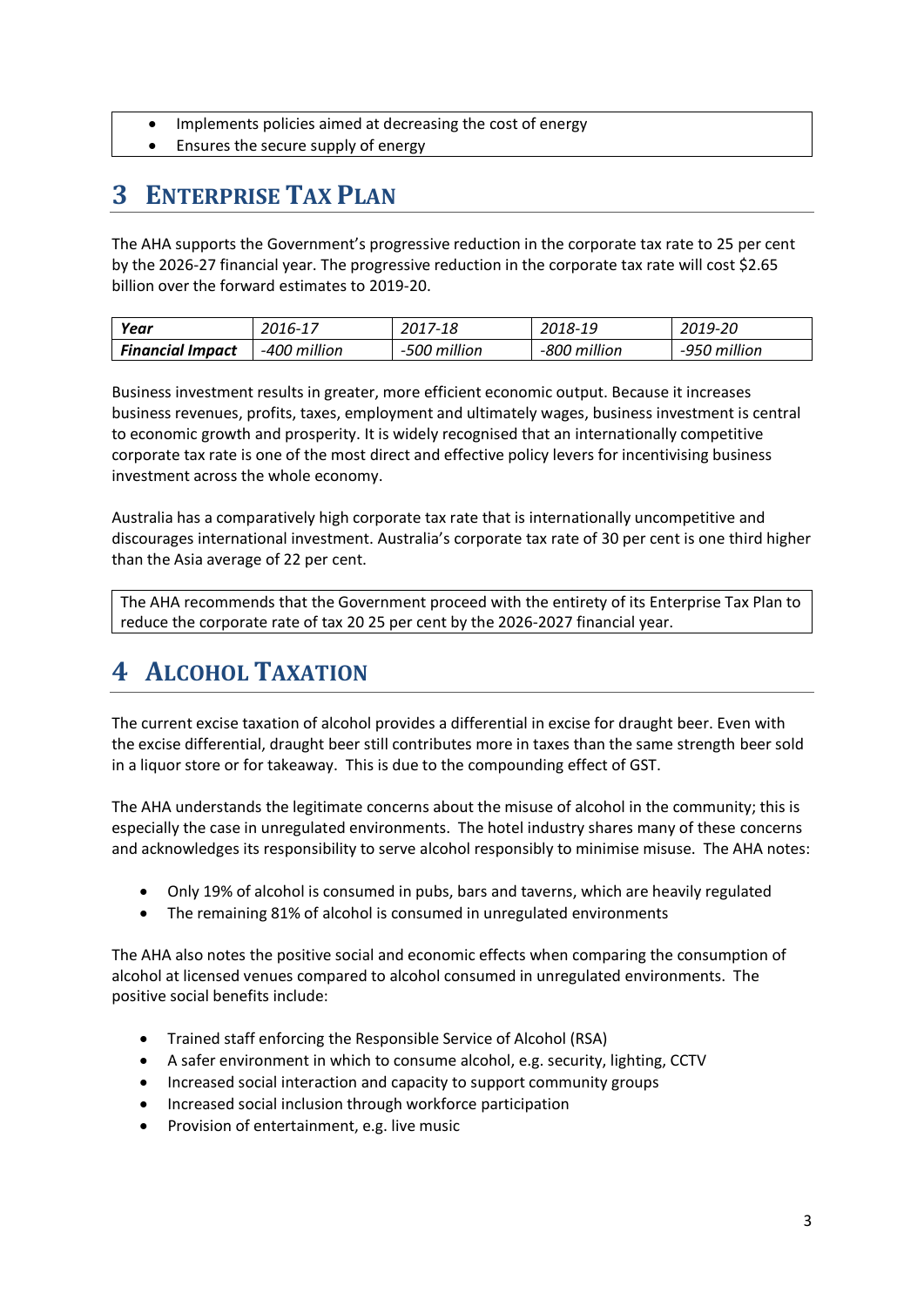Business activity in hotels creates positive economic multiplier benefits that do not exist in unregulated environments, e.g.

- Payment of staff wages, training, WorkCover insurance, superannuation, etc
- Purchase of equipment e.g. beer taps, cold rooms, air conditioning, glassware
- Purchase of furniture, floor coverings, CCTV, televisions, sound systems
- Expenditure on building construction, improvements and maintenance
- Expenditure on power, utilities and consumables

In the event that the excise differential on draught beer was not retained, the increased combination of excise and GST would act as a virtual payroll tax for the federal government and would inevitably lead to a drop in employment and other economic activity.

**The AHA strongly advocates** a moratorium on the existing differential rates for low, mid strength and draught beer.

The AHA believes that the introduction of differential excise rates for wine and spirits consumed on premise would provide positive stimulatory social and economic benefits, as distinct from consumption in unregulated environments. The most positive of these is increased business activity creating social inclusion and living standards through workforce participation.

**The AHA proposes** that the government consider introducing differential excise rates for wine and spirit bulk alcohol products consumed on premise.

# **5 GOODS AND SERVICES TAX (GST)**

#### **GST generally**

On the proviso that costs, excises and taxes in other areas were reduced and simplified, and that gambling tax neutrality was retained, the AHA would engage in further discussion as to broadening and/or increasing the GST. The AHA suggests that taxes with particularly high costs to economic growth are company tax and stamp duties. The benefits of reducing the economic costs of taxation are spread throughout the economy, including to workers through higher wages". The list of taxes that inhibit economic growth includes e.g.:

- Payroll tax
- Liquor licence fees
- Application fees
- Fire levies
- Land tax
- Municipal rates
- Stamp duty on conveyances, insurance and motor vehicles

**The AHA proposes** that the removal of various regressive taxes should be included as compensatory measures for increases to the GST.

#### **GST and gambling**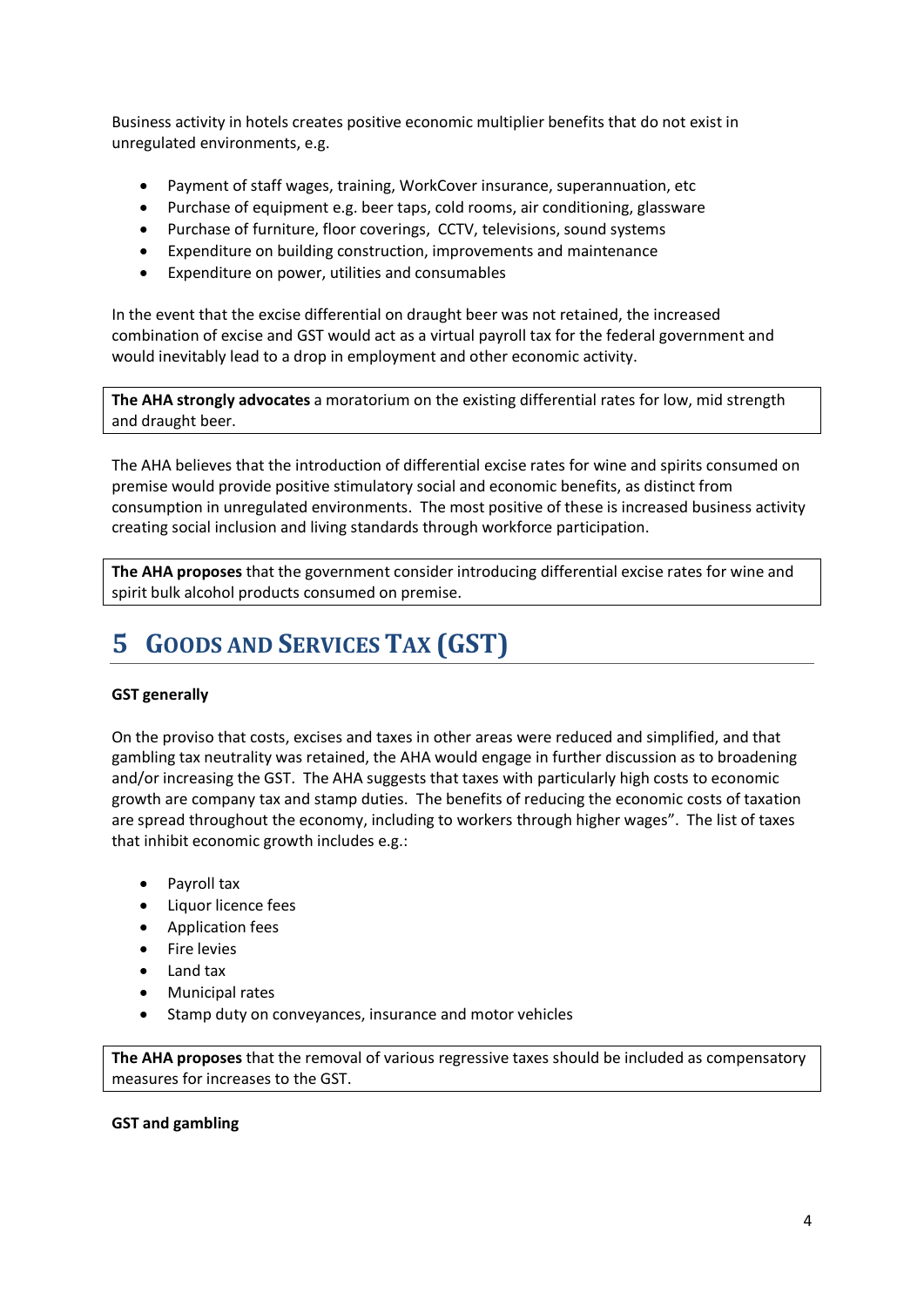The introduction of GST was formalised in 1999 by the Federal and State/Territory governments in and "Intergovernmental Agreement on GST". In that agreement, it was agreed that the state and territory governments would adjust their gambling tax arrangements to take account of the impact of GST on gambling operators. The rationale for the treatment of gaming is based on:

- GST is a tax on consumers not business
- GST is a Federal tax intended to replace state taxes e.g. gambling taxes

**The AHA proposes** in the event of any increase to the GST, that the current principle of neutrality on gambling be retained.

# **6 FRINGE BENEFITS TAX (FBT)**

Fringe Benefit Tax (FBT) is a regressive tax that discourages expenditure and consumption, thus leading to underemployment. FBT on entertainment and meals unfairly penalises the hospitality industry and increases compliance costs for business. Therefore, the AHA seeks the restoration of reasonable entertainment expenses as a tax deduction and the removal of FBT on staff business meals.

Since being introduced in 1986, FBT has been an enormous impost for business. The fact that meals that are genuinely for business purposes attract FBT hurts the hotel industry and the broader business community. The AHA calls for this tax to be abolished or a reasonable deduction threshold introduced.

The AHA understands that FBT has simply driven much business hospitality "underground" with many large firms now conducing lunches "in house", where the FBT is not incurred. Generally only large businesses can afford this luxury and it is consequently unfair to smaller operators. Reducing or abolishing the FBT would stimulate increased business meals at hotels, thus creating more jobs and benefit to the Australian economy.

Despite the positive economic multiplier effects, the AHA understands that its proposal regarding FBT would present challenges to the government. However, the AHA believes that amending the FBT will stimulate business activity and indirectly create many positive social and economic multiplier benefits; the most important of which is increasing social inclusion and living standards through workforce participation.

**The AHA recommends** the restoration of reasonable entertainment expenses as a tax deduction and the removal of FBT on staff business meals.

## **7 THE DIGITAL & UNREGULATED ECONOMY**

The changing global environment and rise of the digital economy is creating challenges for the tax system and business generally. The government is encouraged to recognise that the "new economy" now encompasses a two tier economy:

#### **Type Environment**

"Bricks and mortar economy" Often bound or licensed by state or council regulation "Digital" and "Unregulated" Often operating via the internet and beyond the reach of federal, state or council regulation